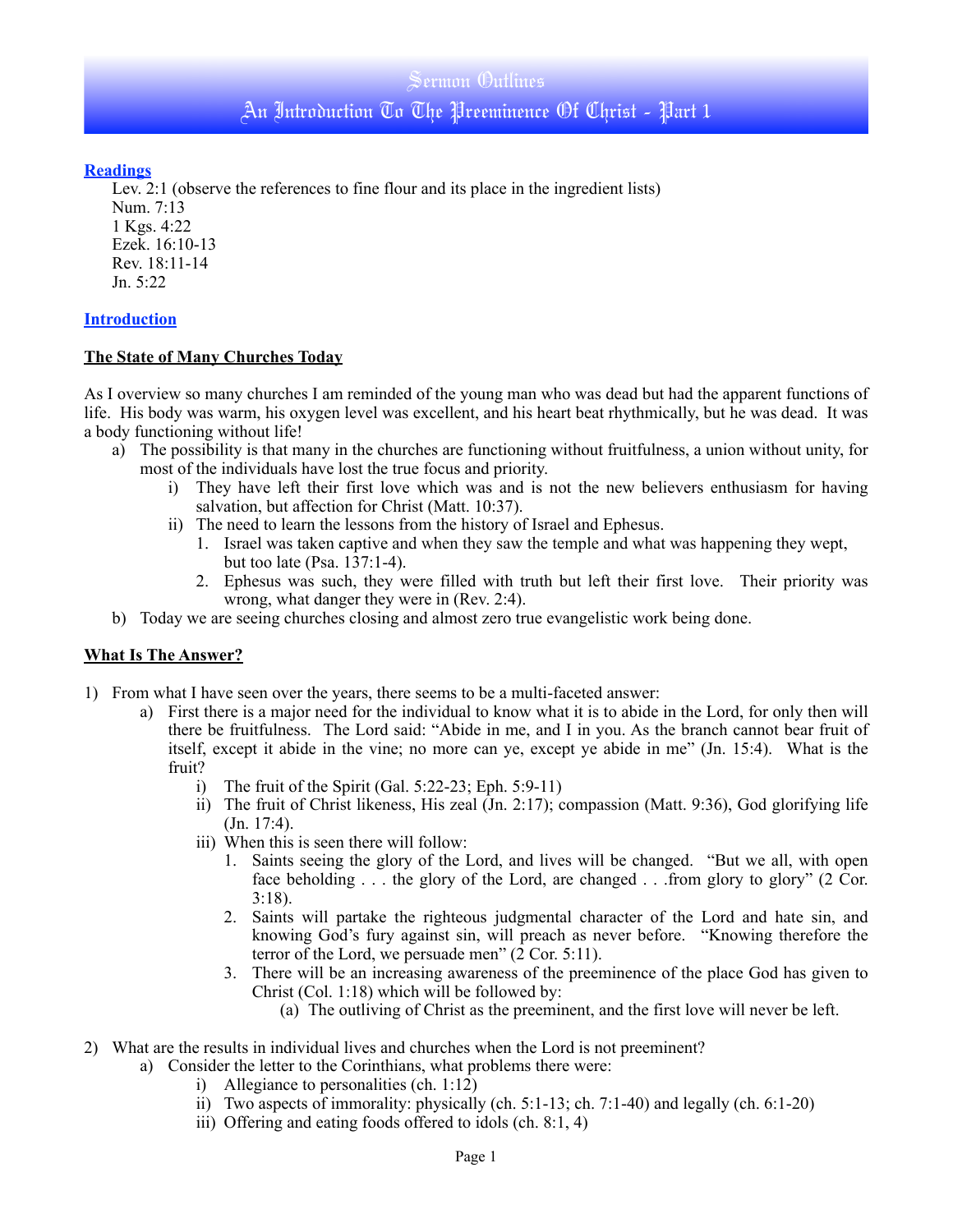#### Sermon Outlines

# An Introduction To The Preeminence Of Christ - Part 1

- iv) Misconduct at the Lord's Supper resulting externally from association at the table of devils (demons) (ch. 10:21), and internally by their belittling lack of acknowledging the Headship of Christ (ch. 11:2-16), and being drunk at the Lord's Supper (ch. 11:17-34).
- v) Their attitudes toward the others and their abilities from God by depreciating others or their own gifts (ch. 12:15, 21). The result of the lack of love is lives which are like "sounding brass, or a tinkling cymbal" (1 Cor. 13:1-3), and therefore failed to exhibit the characteristics of love (ch. 13:4-8).
- vi) The abuse of tongues (ch. 14:1-40)
- vii) Three queries concerning the resurrection, namely if there was a resurrection (ch. 15:12). "How are the dead raised up?" and "What body do they come?" (1 Cor. 15:35)
- 3) Where was the preeminence of Christ in Corinth?
	- a) Laodicea, what was the problem there?
		- i) They had no idea how dreadfully pathetic they were. Concerning them the Lord says: '"I know thy works, that thou art neither cold nor hot: I would that thou wert cold or hot. So then because thou art lukewarm, and neither cold nor hot, I will spue thee out of my mouth. Because thou sayest, I am rich, and increased with goods, and have need of nothing; and knowest not that thou art wretched, and miserable, and poor, and blind, and naked: I counsel thee to buy of me gold tried in the fire, that thou mayest be rich; and white raiment, that thou mayest be clothed, and that the shame of thy nakedness do not appear; and anoint thine eyes with eye salve, that thou mayest see. As many as I love, I rebuke and chasten: be zealous therefore, and repent." (Rev. 3:15-19)
		- ii) What if the Lord came walking:
			- 1. Into your church/assembly, would there be the evidence that He was preeminent, or would things have to change?
				- (a) In 3 John a man who was pre-eminent, Christ was displaced, can this happen?
			- 2. Into my home, as He did with Abraham, would there be the evidence that He was preeminent, or would things have to change? (a) In the matter of Lordship of my life, is Christ preeminent?

#### **Conclusion**

If we want to see blessing there is a price to be paid. While it is easy to sing certain hymns, even while singing them, can we be telling lies? Consider the words of the hymn:

> Take my life and let it be Consecrated, Lord, to Thee. Take my moments and my days, Let them flow in endless praise.

Take my hands and let them move At the impulse of Thy love. Take my feet and let them be Swift and beautiful for Thee.

Take my voice and let me sing Always, only for my King. Take my lips and let them be Filled with messages from Thee.